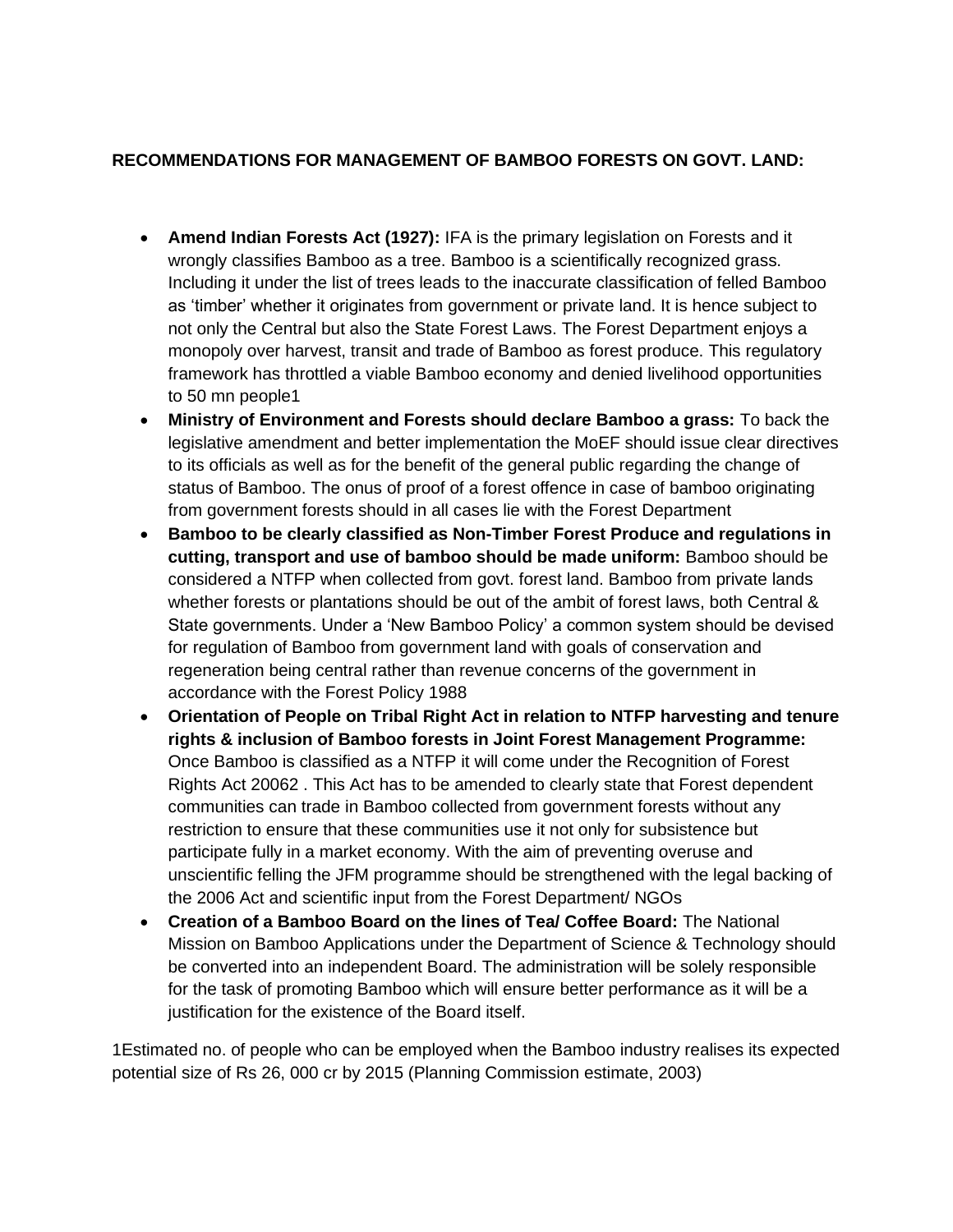2 Forest Dwellers including Scheduled Tribes have the right to 'collect, use and dispose of minor forest produce. The word dispose is not assumed to mean either trade or transit.

## **RECOMMENDATIONS TO PROMOTE PRIVATE PLANTATION OF BAMBOO:**

- **Government to declare it a horticulture crop:** As a horticulture crop Bamboo will be promoted through the initiative of the government to promote allied sectors in Agriculture. It will also to a large extent remove the stigma of Bamboo being a poor man's timber or an inferior good. Bamboo has the potential to be a cash crop and only when the growers recognize this potential can these opportunities be leveraged.
- **Farm grown Bamboo trade & transit rules need to be abolished:** With Laws on Private forests in 10 important states where commercially important species are found, and 27 including these 10 where rules are framed in accordance with the Indian Forests Act 1927 merely changing the definition of Bamboo will not be enough. State Forests Laws should explicitly exclude Bamboo.
- **Include Bamboo as a plantation crop wherever separate laws exist:** While excluding Bamboo from the Forest Acts wherever specific rules with regard to plantation crops exist, Bamboo should be included in that list, in order that it may enjoy a wider commercial appeal. Since it has been shown in various studies that intensive management under plantation conditions greatly improves productivity and profitability and with existing land ceiling and usage restrictions1 this will not be possible Bamboo should be exempt from them.
- **Public Investment in relevant areas:** Despite even existing opportunities captured by the Demand- Supply gap private players have not been any concerted efforts to take advantage of them. Decades of negligence means little has been done to bring about production patterns and practices which are sustainable and market friendly since state monopoly control has been the norm. The state has to play a facilitating role by roping in Design Institutes, Financial institutions and NGOs in order to fill in the informational deficiencies. This will go a long way in crowding in private investment not just from large companies capable of undertaking R&D activities but also small growers who are not able to do so. Existing depots for distributing Bamboo to poor people should be converted into hubs for disseminating information and training. This should be a continuous process and not a stop gap arrangement.
- **North-East converted into Special Bamboo Zone:** There is immense potential for Bamboo products in the NE region which has abundant bamboo resources which has long been recognized as an essential item for sustenance. If both the supply and demand can be augmented a vibrant bamboo economy can flourish here. There are already existing plywood factories and Paper mills which shut down due to the timber felling ban which represent existing capacity and a labour force which is familiar with the